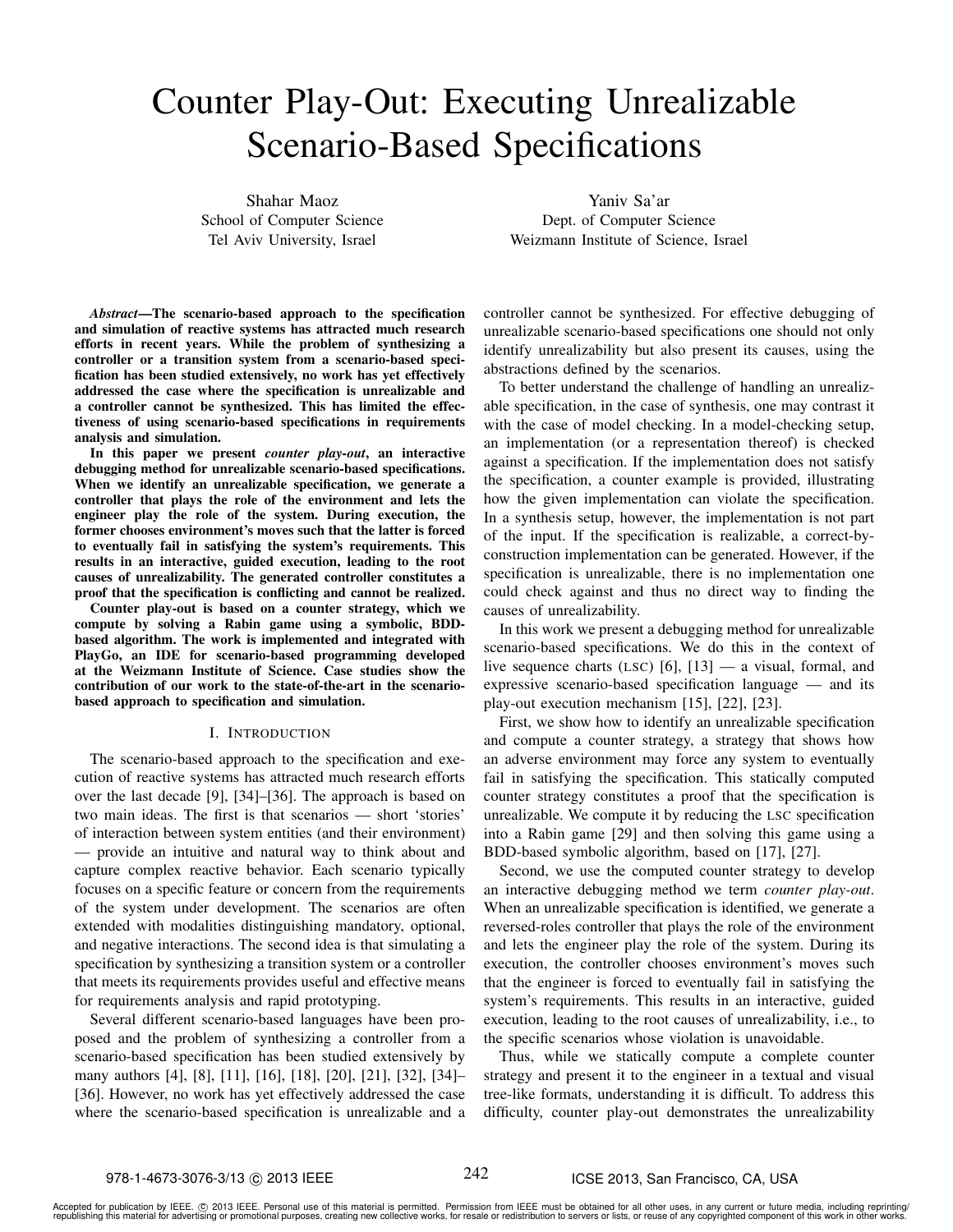of the specification to the engineer in an interactive, direct experiential way. Note that in debugging a reactive system, a single execution path does not suffice to prove unrealizability; instead, guided interactivity is an advantage, as it allows to simulate and examine the choices made by both system and environment over time. Moreover, since we deal with scenariobased specifications, during execution we present all information about progress and violations to the engineer, using the abstractions defined by the scenarios (which scenarios were activated in the execution, which scenarios are violated etc.). We consider this to be a key contribution of our work.

Counter play-out is implemented in PlayGo [14], an eclipsebased IDE for scenario-based specification and programming developed at the Weizmann Institute of Science. At the back end, PlayGo computes the counter strategy using JTLV [28]. Code generation from LSC specifications is implemented using the S2A compiler [22], [23]. In addition to a textual output, graphical interface, which shows the scenarios' progress in sequence diagram format and the counter play-out session itself in an annotated tree-like format, assists the engineer in tracing the execution and pointing to the causes for unrealizability. We tested our implementation and its performance on many example specifications and validated its feasibility, see Sect. V.

Finally, on a more general note, one may refrain from using synthesis to create a final implementation, perhaps due to concerns about the scalability of the synthesis algorithm and the efficiency of the synthesized controller. Yet, checking for unrealizability and its causes may be done with very partial specifications and already with raw ideas during early design. Thus, the potential applicability of identifying unrealizable specifications and addressing them with an interactive debugging approach is not limited to setups where one plans to use synthesis to create a final implementation. We consider this to be an important feature of our work.

The next section provides background on LSC, play-out, and synthesis. Sect. III explains how we compute counter strategies. Sect. IV presents the counter play-out method using a running example. We discuss implementation and evaluation in Sect. V. Sect. VI discusses related work. Sect. VII concludes.

## II. PRELIMINARIES

#### *A. Live Sequence Charts*

Live sequence charts (LSC) [6], [13] is a scenario-based specification language, which extends classical message sequence charts (MSC) mainly with a universal interpretation and a distinction between mandatory and possible behavior. Importantly, LSC has an operational, executable semantics termed play-out [15]. We give a simplified language overview, emphasising the parts most relevant to our present work. More detailed descriptions are available in [6], [13], [15].

An LSC consists of lifelines, messages, and conditions. A *lifeline* represents an interacting entity, controlled either by the system under development or by its environment (other systems, users etc.). A *message* represents a call between one entity and another. A message is a *system message* (resp. *environment message*) if it is sent from a lifeline controlled



Fig. 1. The LSC InsertCoins of the vending machine specification

by the system (resp. the environment). The LSC defines a partial order on its messages, induced by the vertical ordering of messages sent and received along the lifelines.

As an example, Fig. 1 shows the LSC InsertCoins, taken from a specification of a vending machine (which we use later in this paper as a running example). This LSC has one environment lifeline (controlled by the user) and two system lifelines, representing the system's panel and cashier; insertCoin is an environment message and incCoins is a system message.

The current state of an LSC is represented by a *system cut*, marking the progress of events along the LSC's lifelines. A cut induces a set of enabled and violating messages and conditions: a message is *enabled* in a cut if it appears immediately after the cut in the partial order defined by the chart; a message is *violating* in a cut of a chart if it appears in the chart, but is not enabled in the cut.

Messages have a hot or a cold temperature (red line or blue line syntax): a hot enabled message must eventually occur, while a cold enabled message may or may not eventually occur. A cut is hot if at least one of its enabled system messages is hot, and is cold otherwise. When an enabled message occurs, the chart progresses to the next cut. When a violating message occurs, progress depends on the temperature of the cut: if the cut was cold, the chart closes gracefully (the cut is set to be the minimal cut); if the cut was hot, it is a violation of the requirements, which should have never occurred. In the LSC InsertCoins (Fig. 1), the first message is cold and the second is hot.

Conditions have a hot or a cold temperature too and they are evaluated as soon as they are enabled. A hot enabled condition must be evaluated to true, while a cold enabled condition may or may not be evaluated to true. When a condition (hot or cold) is evaluated to true, the chart progresses to the next cut. When a condition is evaluated to false, progress depends on its temperature: if it was cold, the chart closes gracefully (the cut is set to be the minimal cut); if is was hot, it is a violation of the requirements, which should have never occurred.

System messages can be marked for either *execution* (solid line) or *monitoring* (dashed line). All environment messages are marked as monitoring. A chart is considered to be *active* if its current cut has an enabled (system) message for exe-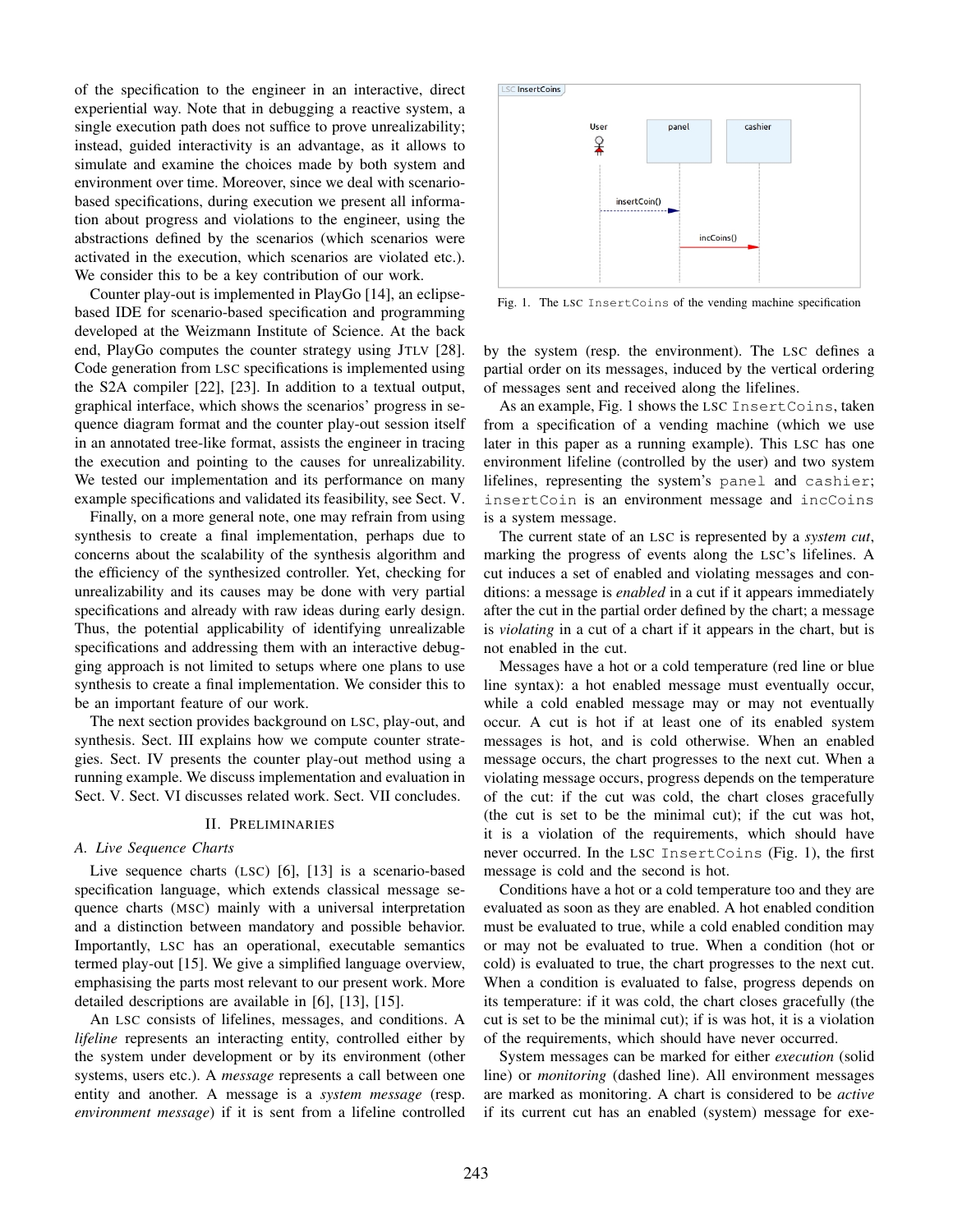

Fig. 2. The LSC PrepareTeaFail of the vending machine specification

cution. Similarly, a chart is considered to be *expecting* if its current cut has an enabled environment message. In the LSC InsertCoins of Fig. 1, the first message is marked for monitoring while the second message is marked for execution. As another example, Fig. 2 shows the LSC PrepareTeaFail taken from the same vending machine specification. This LSC has three lifelines. The condition coins  $\leq$  3 is a cold condition. The two hot messages printErrorMessage and Beep are not ordered.

## *B. LSC Semantics*

The complete semantics of LSC and its formulation in the GR(1) form is available in [25]. We give here an overview.

The semantics of a single LSC uses the partial order on messages and conditions defined by the chart, adds a universal interpretation, and relates to the hot (mandatory) and cold (optional) elements in the chart. Messages that do not appear in a chart are not constrained by the chart to occur or not to occur at any time, including in between the occurrence of messages that do appear in the chart.

For example, the semantics of the chart InsertCoins of Fig. 1 specifies that *"whenever the environment sends the message* insertCoin *to the system's panel (the user has inserted a coin), eventually the system's panel must send the message* incCoins *to the system's cashier"*. Implicitly, this also means that after insertCoin occurs, the system message incCoins must come before another insertCoin message is sent by the environment. As another example, the semantics of the chart PrepareTeaFail of Fig.2 requires that *"whenever the user asks to prepare tea (sends the* prepareTea *message to the panel), the cold condition* coins < 3 *is immediately evaluated. If it is true, the system should eventually play a beep sound and show an error message (in no specific order). If it is false, nothing more is required"* (note that if the condition was a hot condition, the semantics would have required that it is evaluated to true).

The semantics of an LSC specification, consisting of a set of LSCs, is defined using a two-player Streett game [33] between the environment and the system. In order to win the game,

assuming the environment meets the assumptions specified in the scenarios, the system is required to fulfil all the guarantees specified in the scenarios.

More formally, the semantics of an LSC specification has three parts: the superstep semantics, which defines the encapsulation of finite series of messages sent by the system between two messages sent by the environment; the application-specific system's semantics, which guarantees that the system starts from a minimal, initial state (where all charts are not active), follows its transition semantics (the progress of events along the charts lifelines, system safety), and is always eventually stable (reaching an inactive or an expecting cut infinitely often, system liveness); and the application-specific environment's semantics, which represents the assumptions that the environment will not send certain sequences of messages (environment safety), and that if the chart is in an expecting cut in which the environment promises to send a certain message, the message will eventually be sent (environment liveness).

As we showed in [25], these three parts of the semantics can be presented in the form of a single GR(1) formula, defined below.

*Definition 1 (*GR(1)*):* [2]

Let  $V = \{v_1, \ldots, v_n\}$  be a finite set of Boolean variables,  $\mathcal{X} \subseteq \mathcal{V}$  a set of input variables, and  $\mathcal{Y} = \mathcal{V} \setminus \mathcal{X}$  a set of output variables. The class of generalized reactive specifications of rank  $1$  (GR(1)) is defined to be LTL formulae of the form

$$
\psi : (\varphi_a^e \wedge \varphi_t^e \wedge \varphi_g^e) \longrightarrow (\varphi_a^s \wedge \varphi_t^s \wedge \varphi_g^s) \qquad (1)
$$

where:

- (i)  $\varphi_a^e$  and  $\varphi_a^s$  are Boolean formulae that characterize the initial values that are assumed of the environment and guaranteed by the system, respectively.
- (ii)  $\varphi_t^e$  and  $\varphi_t^s$  are formulae of the form  $\bigwedge_{i\in I}\Box B_i$  where each  $B_i$  is a Boolean combination of variables from  $\mathcal{X} \cup \mathcal{Y}$  and expressions of the form  $\bigcirc v$  where  $v \in \mathcal{X}$ and  $v \in \mathcal{X} \cup \mathcal{Y}$ , respectively. Intuitively,  $\varphi_t^e$  characterizes possible input to the controller, and  $\varphi_t^s$  characterizes possible transition of the controller.
- (iii)  $\varphi_g^e$  and  $\varphi_g^s$  are formulae of the form  $\bigwedge_{i \in I} \Box \bigotimes B_i$  where each  $B_i$  is a Boolean formula. The formula  $\varphi_g^e$  characterizes liveness assumptions on the environment input, and the formula  $\varphi_g^s$  characterizes liveness guarantees on the controller.

For example, the semantics of PrepareTeaFail (Fig. 2) is reflected in the GR(1) formula as follows.  $\varphi_a^s$  characterises the initial (minimal) cut on the three lifelines (before prepareTea).  $\varphi_t^s$  characterises the transitions specified by the chart, e.g., when the system is in the cut just after the condition, the formula will restrict either beep or printErrorMessage to occur, before any other messages that appear in the chart may occur. Finally,  $\varphi_g^s$  characterises the liveness property of the chart, that is, that whenever the system reaches the cut just after the condition, both messages, beep and printErrorMessage should eventually occur and the chart should be completed.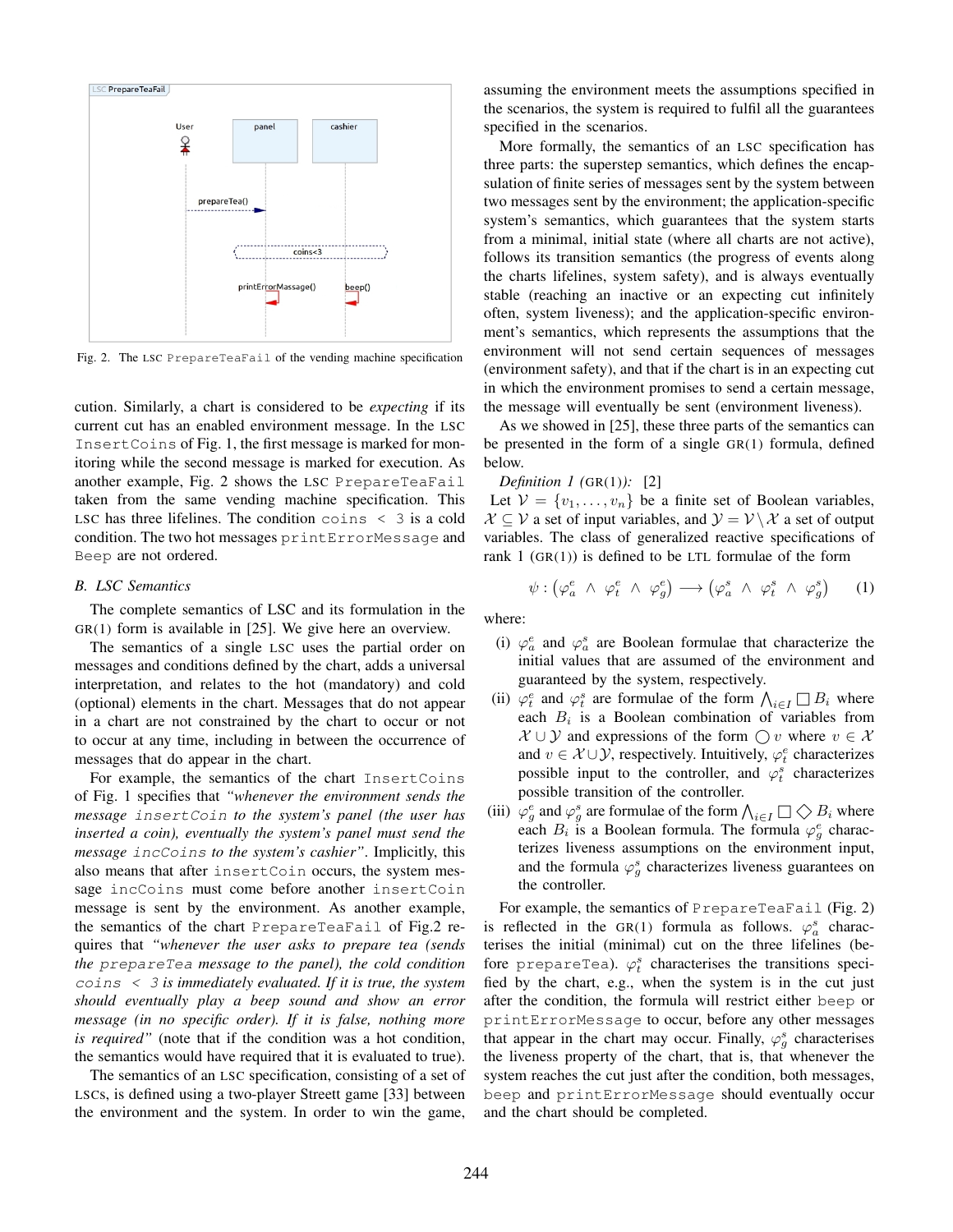## *C. Play-Out Strategies*

Play-out is the direct execution of LSC specifications. As the specification may contain various kinds of underspecification, due to the partial order of events within and between charts, the core of play-out is a strategy mechanism responsible for choosing the next message to send. Several play-out mechanisms exist, with increasing expressive power.

*1) Naïve and smart play-out:* Naïve play-out arbitrarily chooses a non-violating message from among the current set of messages that are enabled for execution in at least one chart and are not violating in any chart (if any such message exists). Smart play-out [12] considers not only the current set of enabled non-violating messages, but also looks ahead and picks up a finite sequence of messages that will lead to a successful (non-violating) superstep (if any such sequence exists) — a series of system messages leading to a state with no system messages enabled for execution. However, both naïve and smart play-out may be viewed as unsound because following them may result in executions that cannot be continued to form infinite executions satisfying the semantics of LSC (for concrete examples of the limitations of naïve and smart play-out see [10]).

*2) Synthesis-based play-out:* Synthesis-based play-out [16], [19], [25] uses a synthesized controller to guide the system's actions during execution. Synthesis from LSC specifications has been studied before (see Sect. VI). Unlike naïve and smart play-out, synthesis-based play-out is sound and complete with respect to the defined semantics: if the synthesis process is successful, then it is guaranteed that in every state of the system and for every environment action, play-out would respond with a series of actions that will result in an ongoing behavior that satisfies the specification.

Specifically, the solution we use for synthesis is a winning strategy. Given a GR(1) specification, computing a winning strategy for the system is done by solving a Streett game where the system tries to either satisfy all its guarantees, or constantly falsify one of the environment's assumptions, following the symbolic fixpoint algorithms described in [2]. Roughly, the algorithm starts from the set of all states and iterates 'backwards' by removing states from which the system is unable to force the execution to either reach all of the system's liveness guarantees, or constantly violate one of the environment's assumptions (each set of states where the assumption is constantly violated is computed using another nested fixpoint). The fixpoint is reached when no additional states can be removed. If to every environment initial choice there exists a system initial choice in the fixpoint set, then the specification is realizable. A controller that implements the system's winning strategy is constructed from the intermediate values of the fixpoint computation (see [2]).

If the specification is realizable, then the construction of such a controller constitutes a solution to the synthesis problem. If the specification is unrealizable, then the synthesis computation fails. Handling this case is the challenge we address in this paper.

## III. HANDLING UNREALIZABLE SPECIFICATIONS

We are now ready to present the first contribution of our work, that is, handling of unrealizable specifications by computing a counter strategy. A controller that implements a winning strategy for the system does not always exists. In such a case, as the games involved are determined, a *counter strategy* must exist, which shows how an adverse environment can force the system into not satisfying the requirements.

# *A. Problem Formulation*

Given a GR(1) specification as defined in Def. 1, we define its dual, Rabin counterpart as follows:

*Definition 2 (Dual* GR(1)*):*

 $\psi: \left(\varphi^e_a \;\wedge\; \varphi^e_t \;\wedge\; \varphi^e_g\right) \;\wedge\; \left(\overline{\varphi}^s_a \;\vee\; \overline{\varphi}^s_t \;\vee\; \overline{\varphi}^s_g\right)$ (2)

where  $\varphi_a^e$ ,  $\varphi_t^e$ , and  $\varphi_g^e$ , are defined as in Def. 1, and:

- (i)  $\overline{\varphi}_a^s$  is a Boolean formula that characterizes states in which the system violates its initial guarantees.
- (ii)  $\overline{\varphi}_t^s$  is a formula of the form  $\bigvee_{i \in I} \bigotimes \overline{B}_i$  where each  $B_i$  is a Boolean combination of variables from  $\mathcal{X} \cup \mathcal{Y}$ and expressions of the form  $\bigcirc$  v where  $v \in \mathcal{X} \cup \mathcal{Y}$ . Intuitively,  $\overline{\varphi}_t^s$  characterizes states from which the computation eventually reaches a deadend for the system.
- (iii)  $\overline{\varphi}_g^s$  is a formula of the form  $\bigvee_{i \in I} \bigotimes \Box \overline{B}_i$  where each  $\overline{B}_i$  is a Boolean formula. Intuitively, the formula  $\overline{\varphi}_g^s$  is a disjunction of persistence properties, each of which characterizes states from which the computation eventually reaches a cycle that constantly falsifies one of the system's liveness guarantees.

To understand Def. 2 it is best to contrast it with Def. 1. Note that the implication from environment assumptions to system guarantees in Def. 1 is replaced in Def. 2 with a conjunction where the guarantees on the right hand side appear in negated form. That is, Equ. (2) is the negation of Equ. (1).

# *B. Computing a Counter Strategy*

A controller that implements a winning counter strategy for the environment is a controller in which in every step of the execution, the environment's action is such that for every system reaction, the resulting ongoing behavior falsifies the specification. Intuitively, such a controller can roughly be viewed as a 'tree' where all leaves represent (safety) violations of the system's behavior, and every level of the tree allows cycles that constantly violate one of the system's (liveness) guarantees and whenever the guarantee is satisfied, the execution is bound to continue to the next, descending level of the tree.

We compute a counter strategy by solving a Rabin game [29] where the environment can force the execution to satisfy Def. 2. That is, the environment can force the execution to satisfy all of its assumptions, while falsifying at least one of the system's guarantees. Our solution to this game is based on a symbolic fixpoint algorithm described in [17], [27].

Roughly, the algorithm starts from the set of states from which the system has no valid possible successors (all possible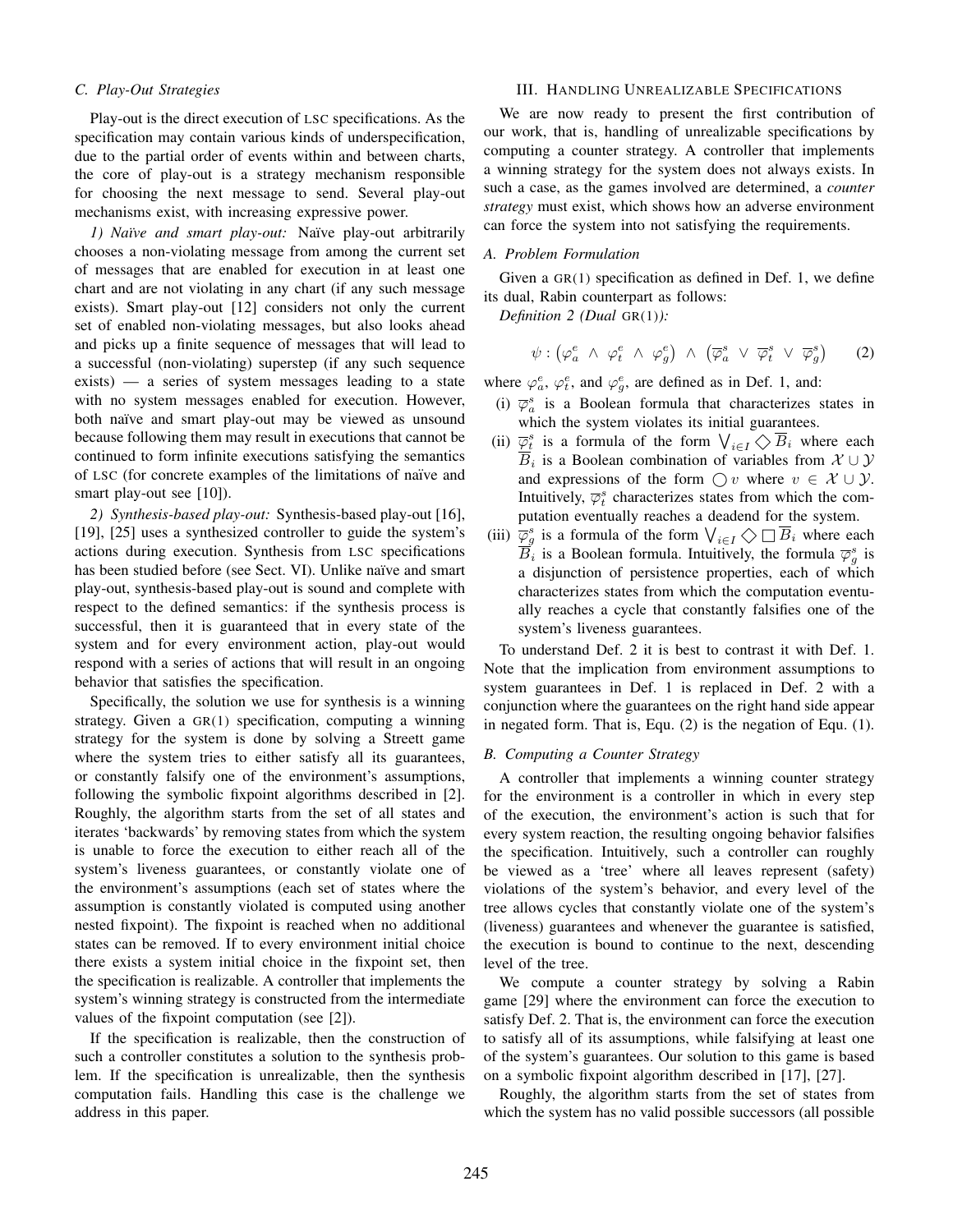successors lead to states that violate one of the safety guarantees). It then iterates 'backwards' by adding states from which the environment can either force the execution to previously found losing states, or force the execution to constantly violate one of the system's guarantees. Each set of states where the guarantee is constantly violated is computed using another nested fixpoint and saved in a vector of intermediate values.

The fixpoint is reached when no additional losing states can be found. If there exists an environment initial choice such that every system initial choice is in the computed set of losing states, then the specification is unrealizable. A controller that implements the winning counter strategy can be constructed from the intermediate values saved during the fixpoint computation, as each set of such values represent a set of states where one of the guarantees is constantly violated.

Note that the intermediate values of the fixpoint computation are the real reason to define and solve the dual game. If a simple Boolean answer is enough, then there is no need for anything other than the GR(1) formulation.

In this work we use the resulting counter strategy trees to construct *counter play-out*, an interactive debugging method for LSC specifications, described in the next section.

# IV. COUNTER PLAY-OUT

We now present the second contribution of our work, that is, the interactive debugging method for unrealizable specifications. Given a counter strategy, we define *counter play-out* to be an interactive LSC execution with reversed roles: a generated controller plays the role of the environment and lets the engineer play the role of the system. The generated controller uses the counter strategy to choose its (environment's) moves such that the engineer is forced to eventually fail in satisfying the requirements.

We define positions in a counter play-out execution. Recall that according to the semantics for superstep (see [25]), the environment can send only one message at a time, and can send a message only when the system is ready to receive one.

We partition the states of the reversed controller during counter play-out execution into three kinds of states. The controller is in a:

- (i) *system position* if the current state of the execution is a state in which either the system or the environment just performed an action, i.e., either the system did not complete its superstep and is not ready to receive an environment message yet, or the environment has just performed an action that should be answered with a system reaction. In a system position, the engineer is required to choose a message from the set of messages that are enabled in the cut.
- (ii) *environment position* if the current state of the execution is a state in which both the environment and the system did not perform any action, i.e., the system has completed its superstep and is ready to respond to a new environment action, and the environment did not perform its action yet. In an environment position, the



Fig. 3. The LSC PrepareTeaOK of the vending machine specification

controller needs to send an environment message that is predetermined and embedded within its strategy.

(iii) *violating position* – if the current state of the execution is a state in which the system just performed an action that violates at least one of the charts in the given LSC specification.

Each state of the (reversed-roles) controller represents the global cut (the cuts of all LSCs), the state of each of the scenarios (active or inactive), and the value assigned to each of the properties. This allows us to easily interpret the state of the controller and present it, as it executes, in terms of the scenarios, i.e., using the abstractions known to the engineer.

## *A. Example Specification*

We demonstrate counter play-out using a running example, a specification of a simple vending machine consisting of five LSCs, two of which were already mentioned in Sect. II. While the specification is rather small, we have carefully designed it to fit into a paper and demonstrate the need for counter playout and the resulting debugging method. Additional examples are available with the PlayGo tool.

LSC InsertCoins (Fig. 1) specifies the basic scenario of coin insertion: whenever the user inserts a coin (the user sends an insertCoin message) to the panel, the panel should eventually send incCoins message to the cashier (this increases the cashier's coins property).

LSC PrepareTeaFail (Fig.2) describes the use case where the user asks the system to prepare tea but the number of coins is less than 3: whenever the user asks to prepare tea (sends the prepareTea message to the panel), if coins <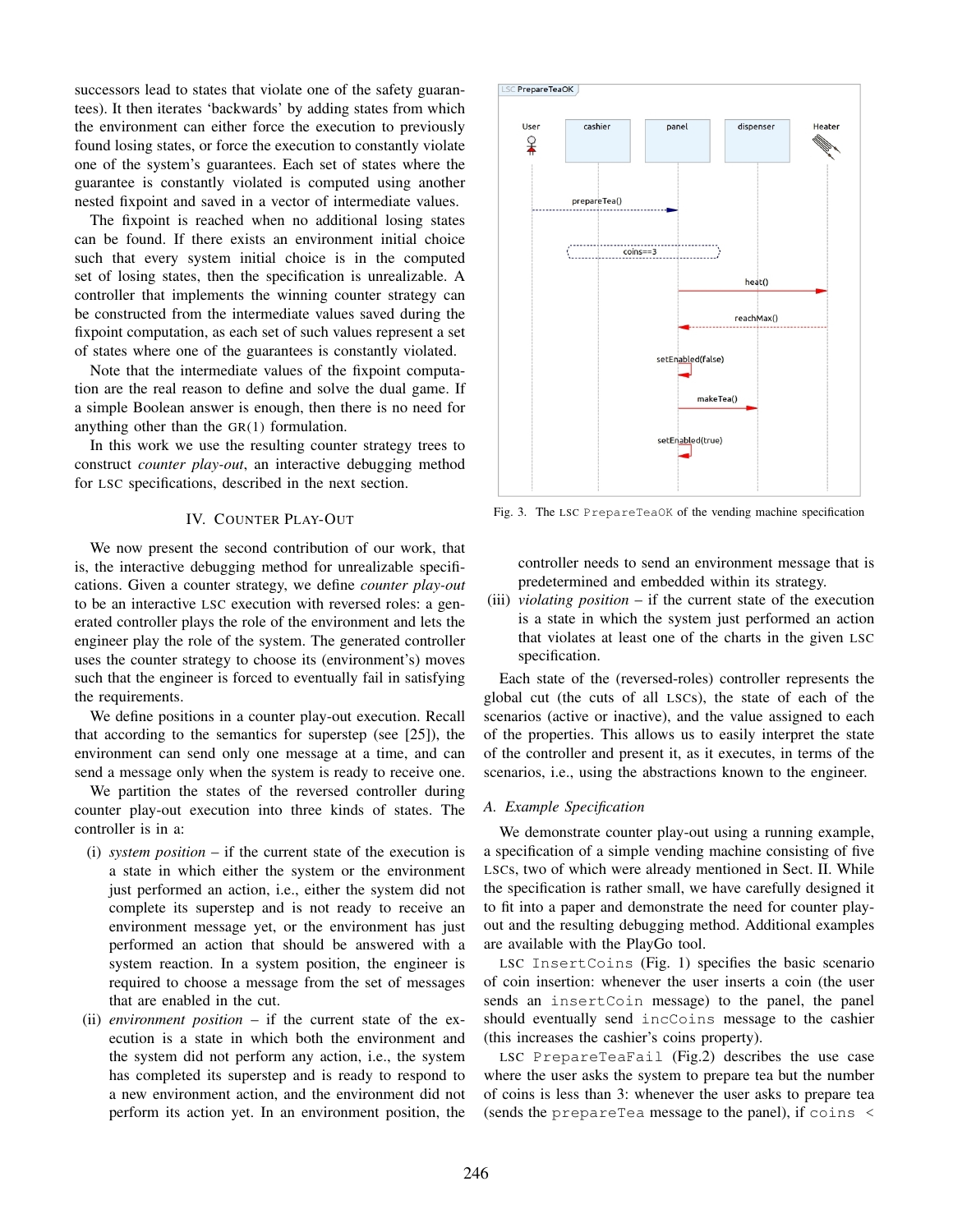

Fig. 4. The LSC MakeTea of the vending machine specification



Fig. 5. The LSC RetrieveCoins of the vending machine specification

3 then the system should eventually play a beep sound and show an error message (in no specific order). If it is not the case that coins < 3, then the chart closes gracefully (the condition is cold, not hot, thus there is no violation).

LSC prepareTeaOK (Fig. 3) describes the use case where the user asks the system to prepare tea and the number of coins is exactly 3. Whenever the user sends a prepareTea message, the cold condition coins==3 is evaluated. If it is false, the scenario exits gracefully. Otherwise, the chart continues: the system's panel must eventually ask the heater (controlled by the environment) to heat the water, followed by an assumption that the heater will eventually send a reachMax message back to the panel. When a reachMax message is eventually received, the panel should eventually reset its enabled property, send a makeTea message to the dispenser, and set its enabled property back to true.

LSC MakeTea (Fig. 4) describes the behavior the system should follow whenever the panel sends the dispenser a makeTea message. In this case, the dispenser should send a self message to serveTea, an abstraction of a different scenario that entails the proper way to serve the tea. The chart continues to specify that the cashier's coins property must be exactly 3 (it is a hot condition), and be followed by a decCoins(3) message that will consume 3 coins (decrease the coins property by 3).

The last LSC, RetrieveCoins (Fig. 5), enables a cancellation functionality. If the user sends a retrieveCoins message to the panel, and if the panel is enabled (note, a cold condition), then the system must send the user a takeCoins message (give back the coins to the user) and follow with a setCoins(0) message that sets the cashier's coins property to 0. Furthermore, the chart also specifies that during the process of cancellation, the dispenser cannot send a serveTea message (sending this message would make the hot false condition on the right hand side of the chart enabled, and thus result in a hot violation of the requirements).

Finally, the specification includes initial values for two properties: coins is set to 0 and enabled is set to true.

# *B. First Counter Play-Out Session*

An attempt to synthesize a controller for the vending machine specification reveals that it is unrealizable. Even though the specification is rather small, it is not easy for an engineer to identify the cause of unrealizability. What's wrong? To answer this, we compute a counter strategy, generate a reversed controller, and begin an interactive debugging session of counter play-out, as follows.

At first, the controller inserts a coin (playing the role of the environment), and the engineer (playing the role of the system) must follow LSC InsertCoins and send incCoins message to increase the cashier's coins property. The engineer could of course choose not to follow this obvious step to increase the cashier's coins property and do something else or just yield control back to the controller. In such a case, however, the controller would immediately insert another coin, leading to a hot violation of the LSC InsertCoins. Thus, in the remaining descriptions of counter play-out sessions below we leave out such cases of obvious, immediate failures.

Coin insertion repeats three times. After the third time, a prepareTea message is sent by the controller, and the cold condition in PrepareTeaOK is satisfied (while the cold condition in PrepareTeaFail message is falsified, and the chart closes gracefully). So, the engineer (again, playing the role of the system) must send a heat message to the heater and idle (wait) to expect the reachMax message that the controller (playing the environment role) must eventually send.

However, before sending reachMax, as it has to, eventually, our generated reversed controller invokes the cancellation functionality described in RetrieveCoins, by sending a retrieveCoins message. Since the panel is enabled, LSC RetrieveCoins forces the system's cashier (as played by the engineer) to send a takeCoins message and set the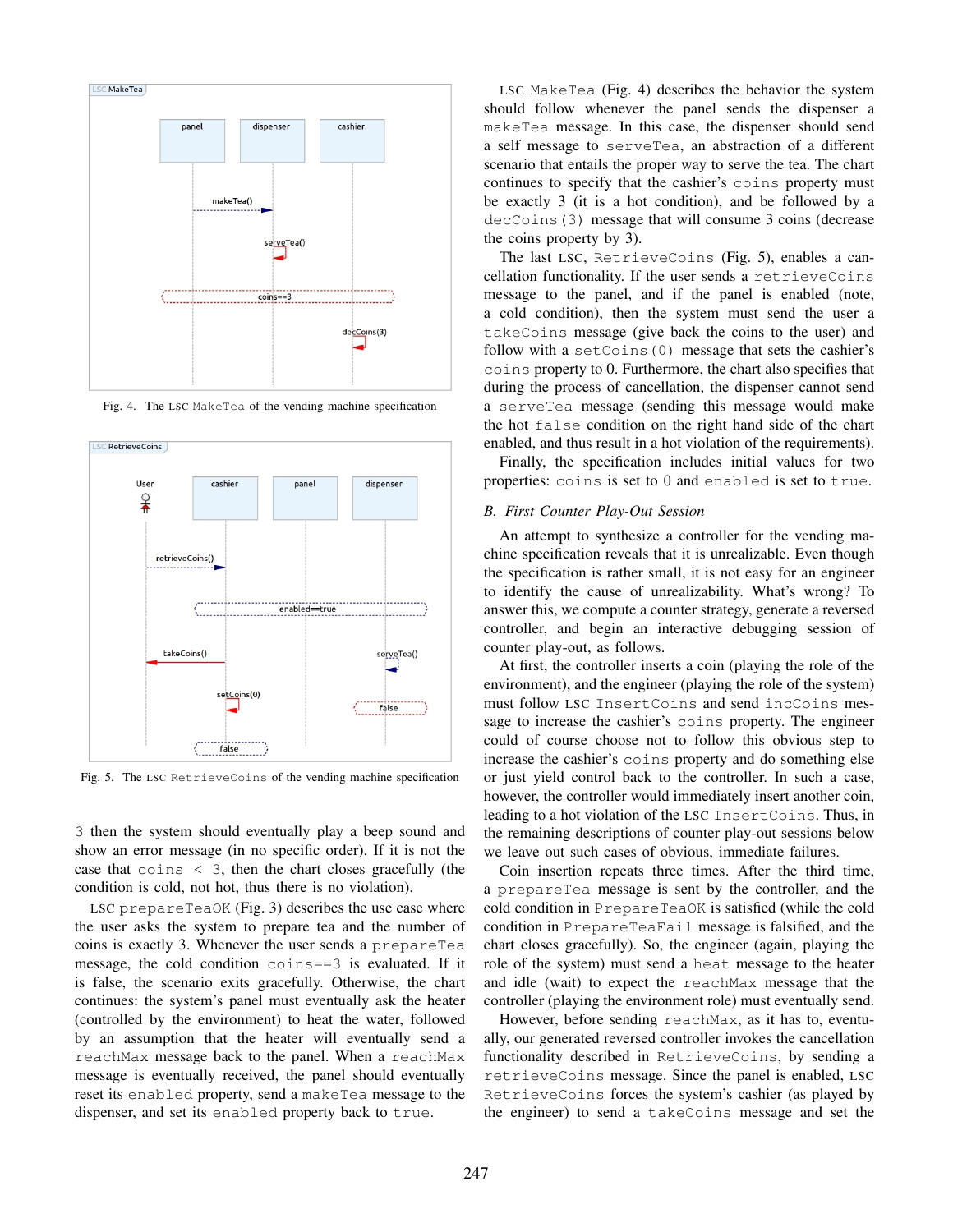cashier's coins property to 0, by sending a self set Coins  $(0)$ message. Only when the LSC RetrieveCoins closes gracefully, due to the false cold condition after setCoins(0), the controller sends the reachMax message (it has to eventually do that in order to satisfy the environment assumption), and the engineer is forced to reset the panel's enabled property and send a makeTea message.

Finally, following LSC MakeTea, the engineer must now send a serveTea message that leads the system to a violation in which the hot condition in this LSC, which states that the coins property must be 3, is false.

As part of counter play-out, the interactive executions described here are accompanied by visualizations that show the progress of LSC cuts on the charts themselves as well as a tree showing an overview of the execution as it unfolds during the counter play-out session according to the choices made by the counter strategy and the engineer's actions. Information about charts' progress, values of properties, and violations is shown on top of the nodes of this tree (see Sect. V). Screen capture from this interactive debugging session appears in Fig. 6.

## *C. First Fix and Second Counter Play-Out Session*

The above counter play-out session reveals that having the coins retrieval functionality enabled (available for the environment to invoke) while waiting for the reachMax message from the heater, may lead (an adverse user) to abuse the system and prevent it from satisfying its requirements.

This suggests to fix the problem by moving the enabled lock (implemented in PrepareTeaOK) to wrap the heat request and response. Thanks to the cold condition at the beginning of LSC RetrieveCoins, this fix would disable the coins retrieval functionality during heating.

Unfortunately, however, an attempt to synthesize a controller for the fixed vending machine specification fails again, and reveals that it is unrealizable. What's wrong now? Again, to answer this question, we compute a counter strategy, generate a reversed controller, and begin a second interactive debugging session of counter play-out, as follows.

To begin, the generated controller (playing the role of the environment) starts as in the previous debugging session: it inserts three coins and then calls the prepareTea message. As the cold condition in LSC PrepareTeaOK is satisfied, the engineer must set the panel's enabled property to false (following her fix in the previous debugging session) and send a heat message to the heater. After doing so it idles to wait for the expected reachMax message.

Now, rather than invoking the cancellation functionality (as in the previous counter play-out session), the controller (playing the role of the environment) sends another insertCoin message, which again forces the engineer (playing the role of the system) to follow the LSC InsertCoins and increase its cashier's coins property. Only then, the reversed controller 'chooses' to satisfy its assumption (as it has to, eventually), by sending reachMax message.

To continue following LSC PrepareTeaOK, the engineer, as she must, sends a makeTea message to the dispenser. This

makes LSC MakeTea active and forces the engineer to follow with the serveTea message and inevitably reach a violation: the hot condition coins==3 is evaluated to false.

Note that during the counter play-out sessions described above, at any stage of the execution, the reversed-roles synthesized controller, playing the role of the environment (user), could have asked the system to prepare tea (and activate scenarios PrepareTeaFail and PrepareTeaOK) or ask the system to retrieve coins (and activate the LSC RetrieveCoins) before inserting three coins. If the controller would have done that, the system (played by the engineer) should have responded with the expected reactions according to these LSCs. Yet, our generated reversed controller does not choose to do this, specifically because these are not necessary steps on the way to proving unrealizability.

## *D. Second Fix and Closure*

At the end of the second counter play-out session described above, one can immediately see that the conditions in both PrepareTeaOK and MakeTea may be too restrictive. Thus, the engineer may attempt to fix this bug in the specification by specifying that the system should not be forced to hold exactly 3 coins but rather to hold at least 3 coins in the specific stages during the execution of these two scenarios. Thus, the engineer applies a second fix and changes these two conditions to read  $coins$  >= 3.

Indeed now, after the second fix, the specification is realizable and we are finally able to synthesize a system controller (rather than a reversed-roles controller). The system's strategy allows the user to insert coins, ask the system to prepare tea, and retrieve coins, all with no 'risk' of violation.

When at least 3 coins are inserted, and the user continues with a prepareTea message, the system sets the panel's enabled property to false before the panel sends a heat message to the heater. Thus the environment (user) cannot initiate the coins retrieval functionality of RetrieveCoins (if the user asks to retrieve coins at this state, nothing happens). When the reachMax message is eventually sent, the system sends a makeTea message followed by a serveTea message, and the three coins are consumed when a decCoins(3) message is sent. Note that after makeTea is called, LSC PrepareTeaOK and MakeTea do not explicitly define an order between the completion of MakeTea (serving the tea, decreasing the coins) and the completion of PrepareTeaOK (re-enabling the panel). That is, in this case, any order chosen by the strategy would work and make sure both charts are indeed completed without violation.

## V. IMPLEMENTATION AND EVALUATION

Links to download PlayGo, related technical documentation, the example specifications mentioned in the paper, and a standalone implementation to run synthesis (and reproduce the tests mentioned below), are all available from [1].

We have implemented our ideas using JTLV APIs [28] and integrated them into PlayGo [14]. JTLV is a Javabased framework for the development of formal verification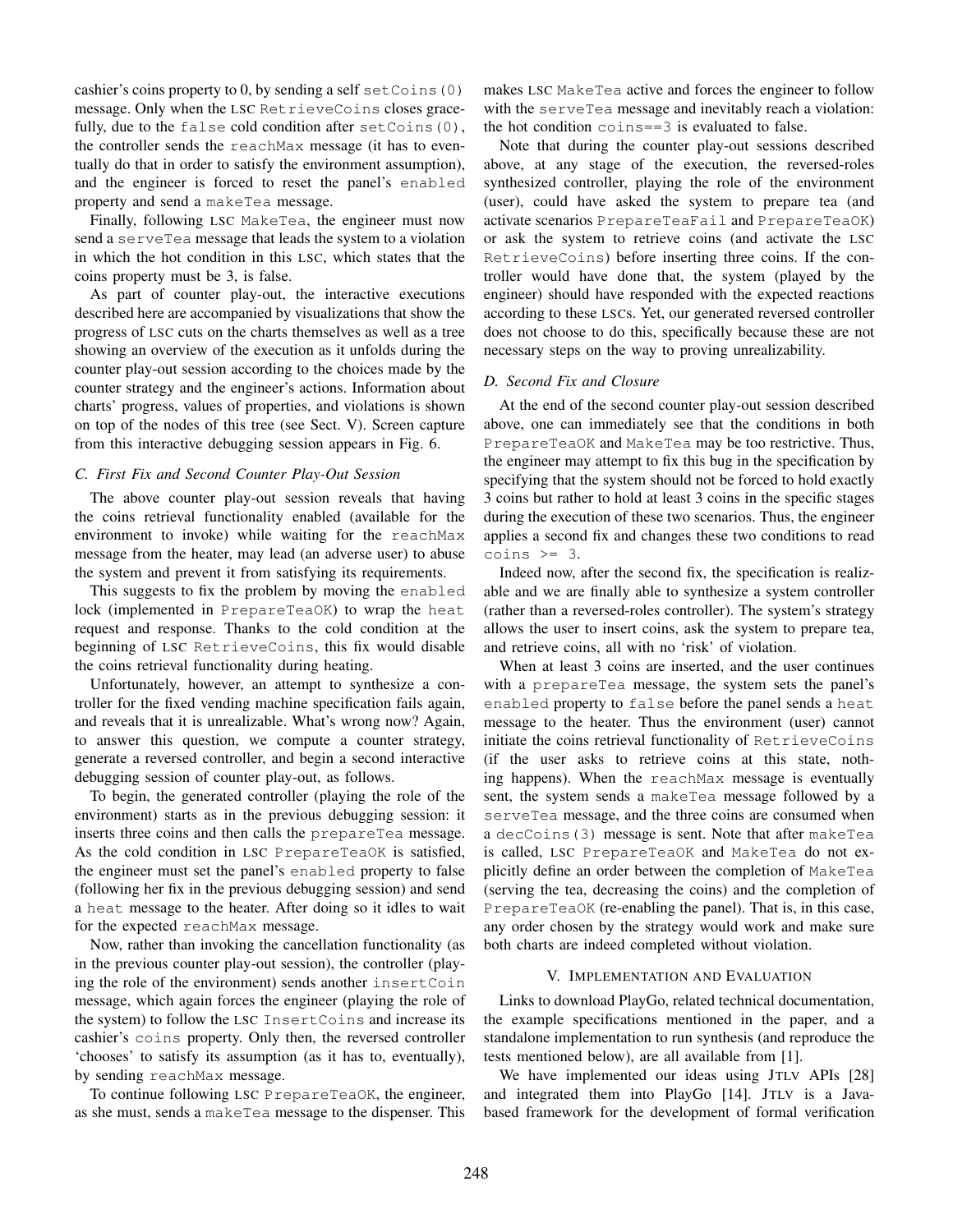algorithms, providing developer-friendly high-level APIs for symbolic BDD-based algorithms. PlayGo is an eclipse-based IDE built around the language of LSC and the play-in/playout approach [15]. It includes a compiler that translates LSCs (given in a UML-compliant form, using a profile, see [13]) into AspectJ code (based on [22], [23]), and provides means for visualization and exploration of LSC executions.

We extended PlayGo's IDE to support a counter playout mode where a reversed-roles controller is generated and executed so that the engineer can play against it.

## *A. Performance*

In the vending machine specification, where the number of LSCs is 5, the state space is  $2^{27}$ , the size of the controller (for realizable specifications) is about 8K states, and the size of the reversed-roles controller (for the unrealizable specifications) ranges from 95 to 190 states. Computing (counter) strategies and generating the controller took only up to 3 seconds (on a regular laptop, 2.8 GHz, using JavaBDD).

To further test and demonstrate our work, we have created 15 additional example specifications (unrealizable and realizable), where the number of LSCs ranges from 2 to 12, the state space ranges from  $2^{17}$  to  $2^{39}$ , and the controller or reversed controller size ranges from 38 to 28K states. Computing (counter) strategies and generating the controller took from 120 milliseconds up to about 40 seconds (on a regular laptop, 2.8 GHz, using JavaBDD). Note that our example specifications are much larger than ones presented in recent comparable works on synthesis [7], [32]. The scalability and applicability of our work to mid-size systems is due to the use of symbolic, BDD-based, algorithms, as shown in [2].

In our current implementation, the entire computation is done once before the execution of the interaction. If performance was our main focus, then a better approach was to solve the game symbolically but evaluate each concrete step only on demand. In all our examples mentioned above, solving the game ranges from 23 milliseconds to at most 25 seconds.

## *B. The Counter Play-Out View*

Fig. 6 shows a screen capture from PlayGo, taken during the first counter play-out session of the vending machine specification. During execution, LSC cuts are visually shown as horizontal lines on top of the charts in the specification (Fig. 6, top). Property values are shown in PlayGo's system model tree (Fig. 6, left). Most importantly, a *counter play-out view* shows a graph representation of (part of the) counter play-out strategy as it unfolds in the session according to the choices made by the controller and the engineer (Fig. 6, bottom).

The graph visualization distinguishes three types of positions during counter play-out execution: system, environment, and violating (defined earlier in Sect. IV). Each system position (e.g., state 20) is represented by a node that is annotated with a question mark icon, the state ID, the description of the active cuts, and the values of the properties. Each system node has its own popup menu, which allows the engineer to select and execute each of the enabled messages in the cut.

Each environment position (e.g., state 16) is represented by a node annotated with a user icon (and like system nodes contains the state ID, the description of the active cuts, and the values of the properties). During execution, states that represent environment positions are not controlled by the engineer and thus environment nodes do not provide a popup menu for interactive selection of the next message to execute. Instead, an environment message (as selected by the reversed controller) is immediately executed and the tree unfolds.

Finally, each violating state (e.g., state 19) is represented by a node that is annotated with an X error icon and displays the name of the violated chart. This provides the engineer with exact information about the reason for unrealizability.

The main window pane shows the LSC specification and presents the cut after performing the last message in the execution using a horizontal red line (Fig. 6 presents the cut corresponding to state 22).

# VI. RELATED WORK

Handling unrealizable scenario-based specifications Controller synthesis from LSC specifications has been studied before, using different approaches, by Larsen et al. [20], by Harel and Kugler [11], by Kugler et al. [19], by Harel and Segall [16], by Bontemps et al. [3], [4], and by Greenyer [8]. Except the last two, none discussed unrealizability. While Bontemps et al. [3], [4] suggested to address the unrealizable case using a counter strategy, their solution to the synthesis problem uses an inefficient double exponential algorithm, unlike our use of the efficient algorithms from [2], [27]. While Greenyer [8] describes the ability to synthesize a counter strategy, he suggests the extension of his tool to support the simulation of the environment as future work. Thus, both works do not use the counter strategy to construct a controller to guide an actual reversed-roles execution that explains the root causes of unrealizability, as done in our work.

Other authors have suggested different scenario-based specification languages, almost all of which, like LSC, are variants of Message Sequence Charts (MSCs). Some have been used for various kinds of synthesis. We discuss them in chronological order, focusing on the context of unrealizability.

Krueger et al. [18] consider a translation of MSCs into a state-based model, in particular, statecharts. A case where the specification cannot be realized is not discussed.

Uchitel et al. [35] use an exact, existential interpretation, similar to [18]. They discuss how the generated labeled transition system can be checked for dead-locks etc. but a case where the specification cannot be realized is not discussed.

Whittle et al. [36] generate statecharts from scenarios. The scenarios are labeled with additional state information (in OCL) that is used by the synthesis algorithm, so some explicit state conflicts, which prevent synthesis, may be detected during analysis. The user is responsible for fixing these conflicts.

Sibay et al. [32] present a conditional, existential branchingtime semantics for LSC with an algorithm to synthesize a modal transition system (MTS), characterizing all possible conforming implementations. A case where the specification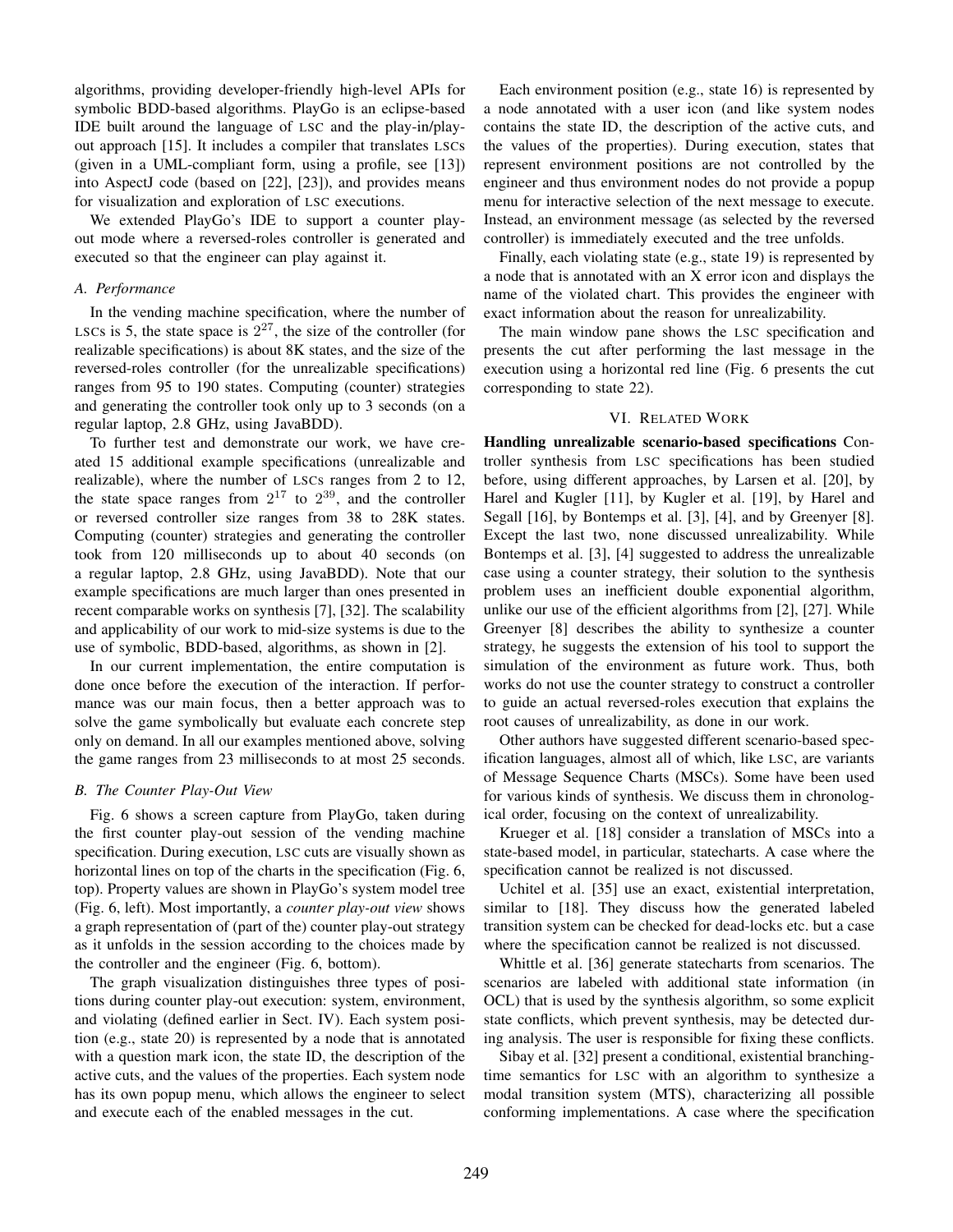

Fig. 6. A screen capture from PlayGo taken during the first counter play-out session of the vending machine specification. The LSCs appear at the upper part, with a cut (as horizontal line) showing their progress and current state. Note the three types of nodes in the graph in the lower part (system, marked by a question mark, environment, marked by a user icon, and violation, marked by an X sign). The edges are labeled with the messages that have been sent: sender name, receiver name, and the message name. The nodes are annotated with explanatory information, which scenarios are active, what are the values of properties, which scenarios are violated etc., that is, explaining the execution using the abstractions known to the engineer. See Sect. V-B.

cannot be realized is not discussed. In a related work, Uchitel et al. [34] present synthesis of an MTS from a combination of existential scenarios and safety properties. The work mentions that two MTSs may be inconsistent (have no common refinement), however, this case is not addressed.

To conclude, almost no work on synthesis from scenarios discusses unrealizability. This may be in part because the expressive power of some of these scenario languages is limited to existential 'positive examples', where conflicts cannot happen. Also, some variants do not explicitly distinguish between the system and the environment. The need to address unrealizability is the 'price' one has to pay for choosing to use an expressive scenario-based language such as LSC.

Dealing with inconsistent specifications Outside the scenarios domain, two related works that deal with inconsistency in declarative specifications should be mentioned. Sassolas et al. [30] use a pseudo-merge operation to explore and explain inconsistencies between two MTSs. Shlyakhter et al. [31] show how to take advantage of SAT solvers' unsatisfiable core to debug Alloy modules. These two works are close to ours in terms of the motivation to identify and explain inconsistencies (in our case, unrealizability) in specifications. However, the technical setups and solutions are entirely different.

Counter strategies for LTL specifications Counter strategies for synthesis from LTL in general and from its GR(1) fragment in particular have been studied in [17], [27]. In [26] we used these algorithms in the context of AspectLTL [24]. In the present paper we reduce the LSC specification into a (dual) GR(1) form, and compute counter strategies by using the algorithms described in these papers.